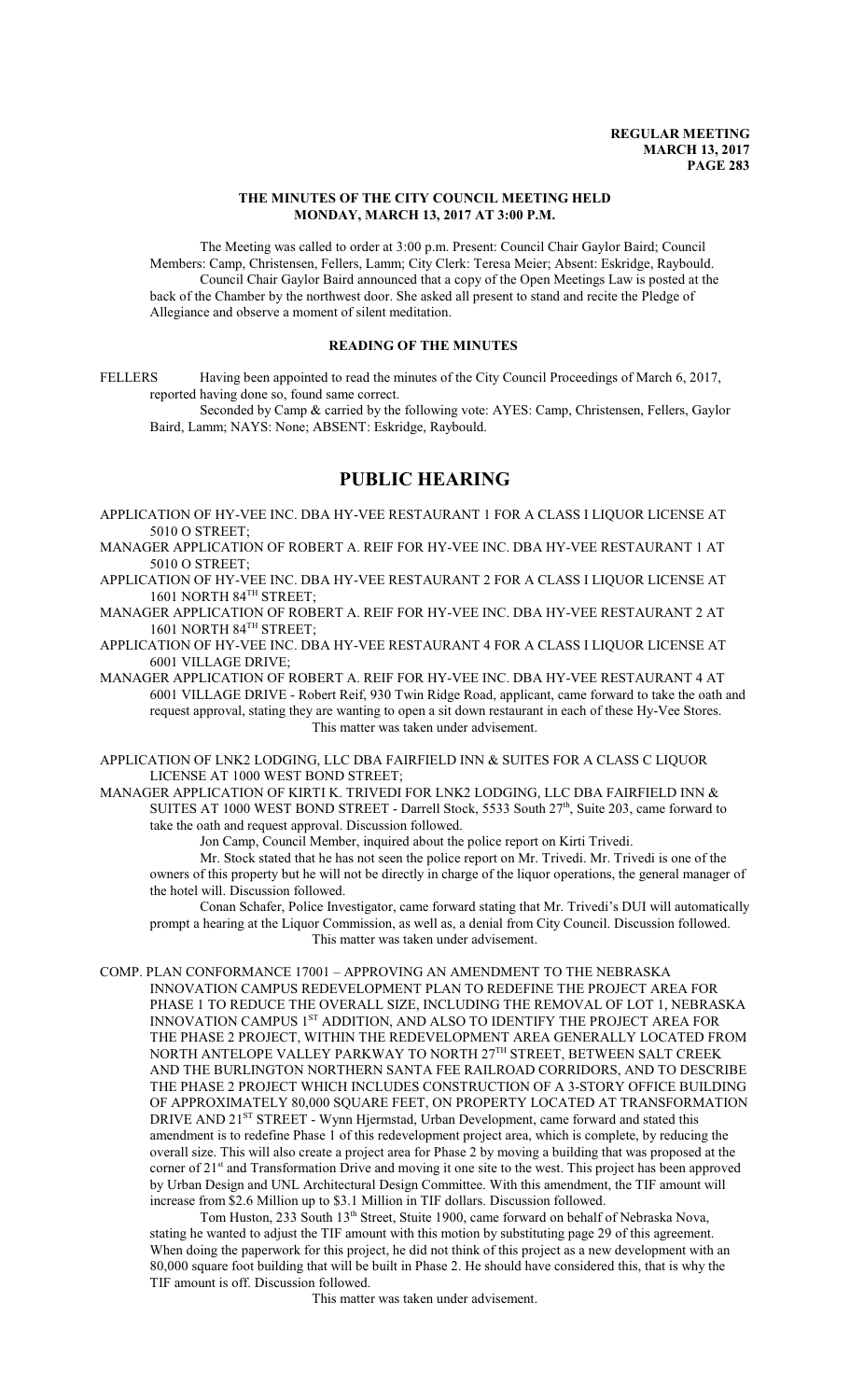COMP. PLAN AMENDMENT 16006 – AMENDING THE 2040 LINCOLN-LANCASTER COUNTY COMPREHENSIVE PLAN TO CHANGE THE FUTURE LAND USE PLAN, TO MODIFY GROWTH TIERS AND FUTURE LAND USE, ON PROPERTY GENERALLY LOCATED AT NORTH 7TH STREET AND ALVO ROAD;

- ANNEXATION 16015 AMENDING THE LINCOLN CORPORATE LIMITS MAP BY ANNEXING APPROXIMATELY 35.55 ACRES OF PROPERTY GENERALLY LOCATED AT NORTH 7<sup>th</sup> STREET AND ALVO ROAD;
- APPROVING A CONDITIONAL ANNEXATION AND ZONING AGREEMENT BETWEEN THE CITY OF LINCOLN, NEBRASKA AND LONE TREE HOLDINGS, LLC FOR THE DEVELOPMENT AND ANNEXATION OF PROPERTY GENERALLY LOCATED AT NORTH 7TH STREET AND ALVO ROAD;
- CHANGE OF ZONE 16041 APPLICATION OF LEGACY HOMES, LLC FOR A CHANGE OF ZONE FROM AG AGRICULTURAL DISTRICT TO R-3 RESIDENTIAL DISTRICT ON PROPERTY GENERALLY LOCATED AT NORTH 7<sup>TH</sup> STREET AND ALVO ROAD - Mark Hunzeker, Baylor Evnen Curtiss Grimit, 1248 O Street, Suite 600, came forward on behalf of Legacy Homes, LLC stating that a signed agreement has been delivered to the City and they are requesting approval. With this agreement, the City has agreed to purchase additional right of way if needed. Discussion followed.

This matter was taken under advisement.

# **COUNCIL ACTION**

## **REPORTS OF CITY OFFICERS**

APPROVING A MEMORANDUM OF UNDERSTANDING BETWEEN NEBRASKA LAW ENFORCEMENT, NEBRASKA BROADCASTERS, AND NEBRASKA AMBER PLAN COMMITTEE FOR THE RESPONSE TO THE ABDUCTION OF CHILDREN - CLERK read the following resolution, introduced by Carl Eskridge, Roy Christensen moved its adoption:

A-90301 BE IT RESOLVED by the City Council of the City of Lincoln, Nebraska:

That the attached Memorandum of Understanding among Nebraska Law Enforcement, Nebraska Broadcasters, and Nebraska AMBER Plan Committee for the response to the abduction of children, upon the terms and conditions set forth in said Memorandum of Understanding, which is attached hereto marked as Attachment "A", is hereby approved and the Chief of Police, on behalf of the Lincoln Police Department, is authorized to execute the same on behalf of the City of Lincoln.

The City Clerk is directed to transmit two fully executed originals of said Memorandum of Understanding to Michele Selvage, Lincoln Police Department, for transmittal to and execution by Nebraska Broadcasters and Nebraska AMBER Plan Committee.

Introduced by Carl Eskridge

Seconded by Fellers & carried by the following vote: AYES: Camp, Christensen, Fellers, Gaylor Baird, Lamm; NAYS: None; ABSENT: Eskridge, Raybould.

APPROVING THE DISTRIBUTION OF FUNDS REPRESENTING INTEREST EARNINGS ON SHORT-TERM INVESTMENTS OF IDLE FUNDS DURING THE MONTH ENDED JANUARY 31, 2017 - CLERK read the following resolution, introduced by Trent Fellers, who moved its adoption:

A-90302 BE IT RESOLVED by the City Council of the City of Lincoln, Nebraska:

That during the month ended January 31, 2017 \$125,517.81 was earned from the investments of "IDLE FUNDS". The same is hereby distributed to the various funds on a pro-rata basis using the balance of each fund and allocating a portion of the interest on the ratio that such balance bears to the total of all fund balances.

### Introduced by Trent Fellers

Seconded by Christensen & carried by the following vote: AYES: Camp, Christensen, Fellers, Gaylor Baird, Lamm; NAYS: None; ABSENT: Eskridge, Raybould.

- CLERK'S LETTER AND MAYOR'S APPROVAL OF RESOLUTION A-90249 TO A-90273 PASSED BY CITY COUNCIL ON FEBRUARY 27, 2017 - CLERK presented said report which was placed on file in the Office of the City Clerk. **(27-1)**
- CLERK'S LETTER AND MAYOR'S APPROVAL OF RESOLUTION A-90274 TO A-90279 AND ORDINANCES PASSED BY CITY COUNCIL ON FEBRUARY 27, 2017 - CLERK presented said report which was placed on file in the Office of the City Clerk. **(27-1)**
- REPORT FROM CITY TREASURER OF CITY CASH ON HAND AT THE CLOSE OF BUSINESS ON JANUARY 31, 2017 - CLERK presented said report which was placed on file in the Office of the City Clerk. **(5-21)**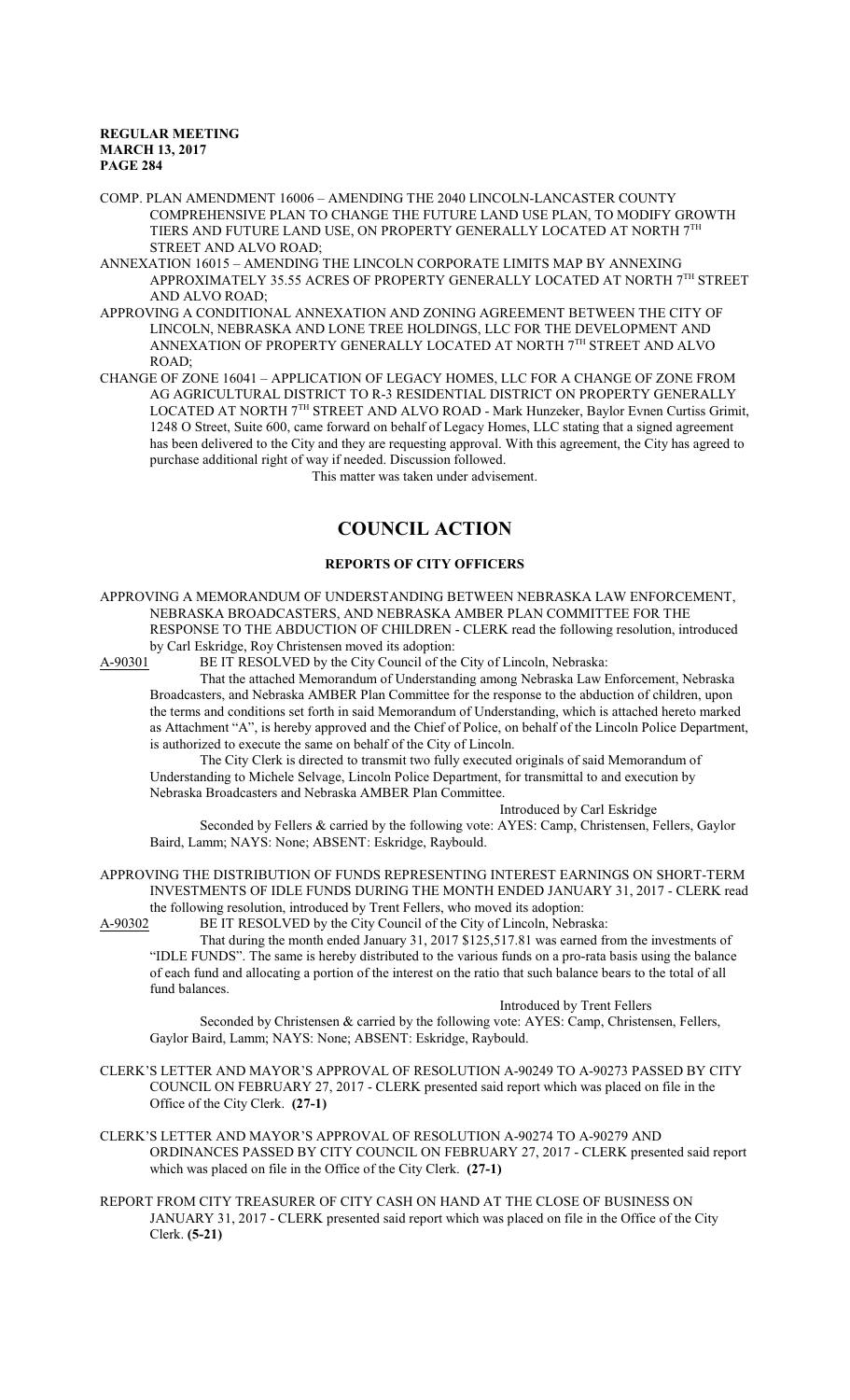## **PETITIONS & COMMUNICATIONS**

#### **THE FOLLOWING WERE REFERRED TO THE PLANNING DEPT:**

Special Permit No. 08033A - Requested by Adrian Basford, to amend special permit to allow for construction of a new deck, on property generally located at 5001 South 56th Street. Special Permit No. 17004 - Requested by Blur Parties, Inc., to allow for the sale of alcohol for consumption off the premises, on property legally described as Lot 6, Block 2, Western State Industrial Tract 2nd Addition, located in the NW 1/4 of Section 28-10-6, Lincoln, Lancaster County, Nebraska, generally located at 2501 West L Street.

## **PLACED ON FILE IN THE OFFICE OF THE CITY CLERK:**

Administrative Amendment No. 16070 to Preliminary Plat No. 03004, Northbank Junction, approved by the Planning Director on March 2, 2017, to revise the alignment of Alvo Road so it is no longer a through-street to the west, including revisions to the street profiles and grading, generally located at Alvo Road and N.  $56<sup>th</sup>$ Street.

Administrative Amendment No. 17006 to Use Permit No. 123E, Landmark Corporate Center, approved by the Planning Director on March 3, 2017, to divide Lot 16 into four lots and one outlot and reduce the side yard setback on those lots to five feet, generally located at N. 33<sup>rd</sup> Street and Oxbow Circle.

Administrative Amendment No. 17011 to Pre-Existing Special Permit No. 42, Lincoln Memorial Cemetery, approved by the Planning Director on March 3, 2017, to remove the property now included in the Costco Center Use Permit No. 16009, generally located at S. 14<sup>th</sup> Street and Pine Lake Road.

#### **LIQUOR RESOLUTIONS**

APPLICATION OF HY-VEE INC. DBA HY-VEE RESTAURANT 1 FOR A CLASS I LIQUOR LICENSE AT 5010 O STREET - CLERK read the following resolution, introduced by Jon Camp, who moved its adoption for approval:<br>A-90303 BE I

Commission.

BE IT RESOLVED by the City Council of the City of Lincoln, Nebraska:

That after hearing duly had as required by law, consideration of the facts of this application, the Nebraska Liquor Control Act, and the pertinent City ordinances, the City Council recommends that the application of Hy-Vee, Inc. dba Hy-Vee Restaurant 1 for a Class "I" liquor license at 5010 O Street, Lincoln, Nebraska, for the license period ending April 30, 2017, be approved with the condition that: 1. All employees must possess a valid Responsible Beverage Server/Seller Permit as

required by Section 5.04.124 of the Lincoln Municipal Code.

2. The premises must comply in every respect with all city and state regulations. The City Clerk is directed to transmit a copy of this resolution to the Nebraska Liquor Control

Introduced by Jon Camp

Seconded by Fellers & carried by the following vote: AYES: Camp, Christensen, Fellers, Gaylor Baird, Lamm; NAYS: None; ABSENT: Eskridge, Raybould.

MANAGER APPLICATION OF ROBERT A. REIF FOR HY-VEE INC. DBA HY-VEE RESTAURANT 1 AT 5010 O STREET - CLERK read the following resolution, introduced by Jon Camp, who moved its adoption for approval:

A-90304 WHEREAS, Hy-Vee, Inc. dba Hy-Vee Restaurant 1 located at 5010 O Street, Lincoln, Nebraska has been approved for a Retail Class "I" liquor license, and now requests that Robert A. Reif be named manager;

WHEREAS, Robert A. Reif appears to be a fit and proper person to manage said business. NOW, THEREFORE, BE IT RESOLVED by the City Council of the City of Lincoln, Nebraska: That after hearing duly had as required by law, consideration of the facts of this application, the Nebraska Liquor Control Act, and the pertinent City ordinances, the City Council recommends that Robert A. Reif be approved as manager of this business for said licensee.

The City Clerk is directed to transmit a copy of this resolution to the Nebraska Liquor Control Commission.

Introduced by Jon Camp

Seconded by Fellers & carried by the following vote: AYES: Camp, Christensen, Fellers, Gaylor Baird, Lamm; NAYS: None; ABSENT: Eskridge, Raybould.

APPLICATION OF HY-VEE INC. DBA HY-VEE RESTAURANT 2 FOR A CLASS I LIQUOR LICENSE AT 1601 NORTH 84<sup>TH</sup> STREET - CLERK read the following resolution, introduced by Jon Camp, who moved its adoption for approval:

A-90305 BE IT RESOLVED by the City Council of the City of Lincoln, Nebraska:

That after hearing duly had as required by law, consideration of the facts of this application, the Nebraska Liquor Control Act, and the pertinent City ordinances, the City Council recommends that the application of Hy-Vee, Inc. dba Hy-Vee Restaurant 2 for a Class "I" liquor license at 1601 North 84<sup>th</sup> Street, Lincoln, Nebraska, for the license period ending April 30, 2017, be approved with the condition that:

1. All employees must possess a valid Responsible Beverage Server/Seller Permit as required by Section 5.04.124 of the Lincoln Municipal Code.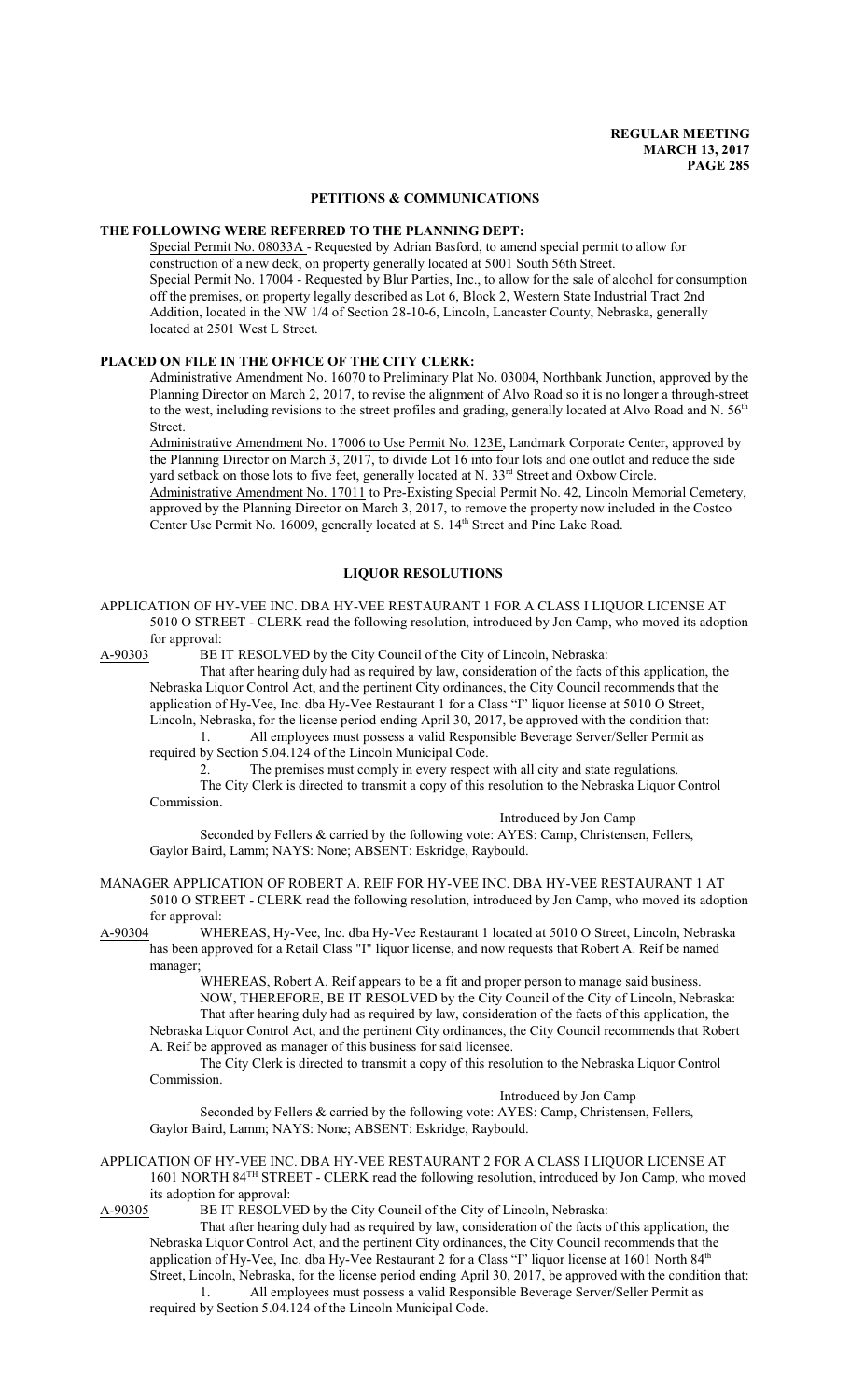2. The premises must comply in every respect with all city and state regulations. The City Clerk is directed to transmit a copy of this resolution to the Nebraska Liquor Control Commission.

Introduced by Jon Camp Seconded by Fellers & carried by the following vote: AYES: Camp, Christensen, Fellers, Gaylor Baird, Lamm; NAYS: None; ABSENT: Eskridge, Raybould.

MANAGER APPLICATION OF ROBERT A. REIF FOR HY-VEE INC. DBA HY-VEE RESTAURANT 2 AT 1601 NORTH 84<sup>TH</sup> STREET - CLERK read the following resolution, introduced by Jon Camp, who moved its adoption for approval:

A-90306 WHEREAS, Hy-Vee, Inc. dba Hy-Vee Restaurant 2 located at 1601 North 84<sup>th</sup> Street, Lincoln, Nebraska has been approved for a Retail Class "I" liquor license, and now requests that Robert A. Reif be named manager;

WHEREAS, Robert A. Reif appears to be a fit and proper person to manage said business. NOW, THEREFORE, BE IT RESOLVED by the City Council of the City of Lincoln, Nebraska: That after hearing duly had as required by law, consideration of the facts of this application, the Nebraska Liquor Control Act, and the pertinent City ordinances, the City Council recommends that Robert A. Reif be approved as manager of this business for said licensee.

The City Clerk is directed to transmit a copy of this resolution to the Nebraska Liquor Control Commission.

Introduced by Jon Camp

Seconded by Fellers & carried by the following vote: AYES: Camp, Christensen, Fellers, Gaylor Baird, Lamm; NAYS: None; ABSENT: Eskridge, Raybould.

APPLICATION OF HY-VEE INC. DBA HY-VEE RESTAURANT 4 FOR A CLASS I LIQUOR LICENSE AT 6001 VILLAGE DRIVE - CLERK read the following resolution, introduced by Jon Camp, who moved its adoption for approval:<br>A-90307 BE IT RESOI

BE IT RESOLVED by the City Council of the City of Lincoln, Nebraska:

That after hearing duly had as required by law, consideration of the facts of this application, the Nebraska Liquor Control Act, and the pertinent City ordinances, the City Council recommends that the application of Hy-Vee, Inc. dba Hy-Vee Restaurant 4 for a Class "I" liquor license at 6001 Village Drive, Lincoln, Nebraska, for the license period ending April 30, 2017, be approved with the condition that: 1. All employees must possess a valid Responsible Beverage Server/Seller Permit as

required by Section 5.04.124 of the Lincoln Municipal Code.

2. The premises must comply in every respect with all city and state regulations. The City Clerk is directed to transmit a copy of this resolution to the Nebraska Liquor Control

Commission. Introduced by Jon Camp

Seconded by Fellers & carried by the following vote: AYES: Camp, Christensen, Fellers, Gaylor Baird, Lamm; NAYS: None; ABSENT: Eskridge, Raybould.

## MANAGER APPLICATION OF ROBERT A. REIF FOR HY-VEE INC. DBA HY-VEE RESTAURANT 4 AT 6001 VILLAGE DRIVE - CLERK read the following resolution, introduced by Jon Camp, who moved its adoption for approval:

A-90308 WHEREAS, Hy-Vee, Inc. dba Hy-Vee Restaurant 4 located at 6001 Village Drive, Lincoln, Nebraska has been approved for a Retail Class "I" liquor license, and now requests that Robert A. Reif be named manager;

WHEREAS, Robert A. Reif appears to be a fit and proper person to manage said business. NOW, THEREFORE, BE IT RESOLVED by the City Council of the City of Lincoln, Nebraska: That after hearing duly had as required by law, consideration of the facts of this application, the Nebraska Liquor Control Act, and the pertinent City ordinances, the City Council recommends that Robert A. Reif be approved as manager of this business for said licensee.

The City Clerk is directed to transmit a copy of this resolution to the Nebraska Liquor Control Commission.

Introduced by Jon Camp

Seconded by Fellers & carried by the following vote: AYES: Camp, Christensen, Fellers, Gaylor Baird, Lamm; NAYS: None; ABSENT: Eskridge, Raybould.

APPLICATION OF LNK2 LODGING, LLC DBA FAIRFIELD INN & SUITES FOR A CLASS C LIQUOR LICENSE AT 1000 WEST BOND STREET - CLERK read the following resolution, introduced by Jon Camp, who moved its adoption for approval:

A-90309 BE IT RESOLVED by the City Council of the City of Lincoln, Nebraska:

That after hearing duly had as required by law, consideration of the facts of this application, the Nebraska Liquor Control Act, and the pertinent City ordinances, the City Council recommends that the application of LNK2 Lodging, LLC dba Fairfield Inn & Suites for a Class "C" liquor license at 1000 West Bond Street, Lincoln, Nebraska, for the license period ending October 31, 2017, be approved with the condition that:

1. The applicant obtains a valid special permit, including the parking requirements.

2. All employees must possess a valid Responsible Beverage Server/Seller Permit as required by Section 5.04.124 of the Lincoln Municipal Code.

3. The premises must comply in every respect with all city and state regulations.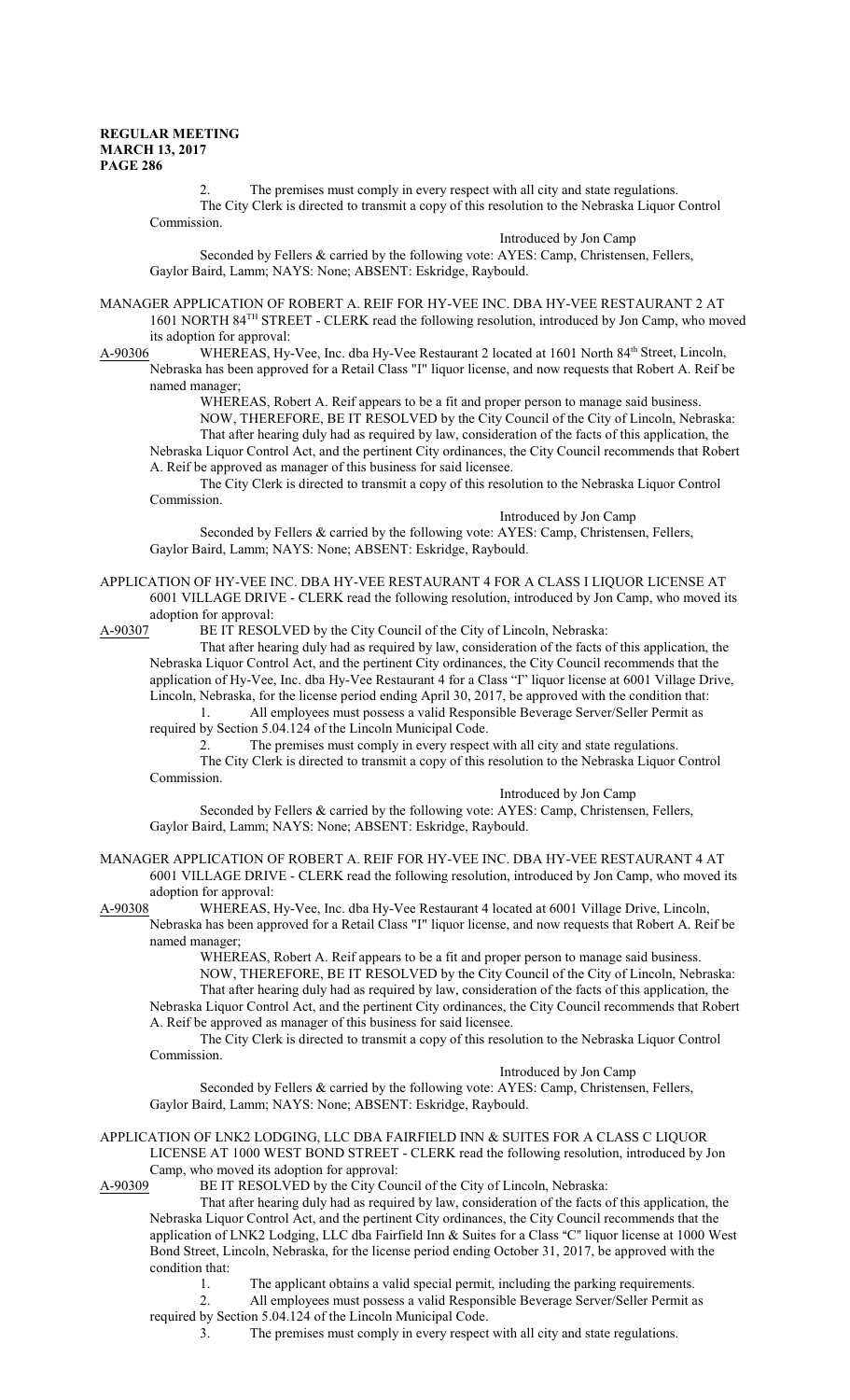4. There be no business or personal alcohol related offenses by the applicant within the first year after approval.

The City Clerk is directed to transmit a copy of this resolution to the Nebraska Liquor Control Commission.

Introduced by Jon Camp

Seconded by Fellers & carried by the following vote: AYES: Camp, Christensen, Fellers, Gaylor Baird, Lamm; NAYS: None; ABSENT: Eskridge, Raybould.

MANAGER APPLICATION OF KIRTI K. TRIVEDI FOR LNK2 LODGING, LLC DBA FAIRFIELD INN & SUITES AT 1000 WEST BOND STREET - CLERK read the following resolution, introduced by Jon Camp, who moved its adoption for denial:

A-90310 WHEREAS, LNK2 Lodging, LLC dba Fairfield Inn & Suites located at 1000 West Bond Street, Lincoln, Nebraska requests that Kirti K. Trivedi be named manager of its facility in accordance with its application for a liquor license.

NOW, THEREFORE, BE IT RESOLVED by the City Council of the City of Lincoln, Nebraska: That after hearing duly had as required by law, consideration of the facts of this application, the Nebraska Liquor Control Act, and the pertinent City ordinances, the City Council recommends to the Nebraska Liquor Commission that Kirti K. Trivedi be denied as manager of this business for said licensee. The City Council has determined that the application should be denied for one or more of the following reasons:

a. The applicant is unfit, unwilling, and/or unable to properly provide the service proposed within the City of Lincoln.

b. The applicant cannot conform to all provisions and requirements of and rules and regulations adopted pursuant to the Nebraska Liquor Control Act and/or pertinent City ordinances.

c. The applicant has not demonstrated that the type of management and control to be exercised over the premises described in the application will be sufficient to insure that the licensed business can conform to all provisions and requirements of and rules and regulations adopted pursuant to the Nebraska Liquor Control Act, and pertinent City ordinances.

The City Clerk is directed to transmit a copy of this resolution to the Nebraska Liquor Control Commission. Introduced by Jon Camp

Seconded by Fellers & carried by the following vote: AYES: Camp, Christensen, Fellers, Gaylor Baird, Lamm; NAYS: None; ABSENT: Eskridge, Raybould.

## **PUBLIC HEARING - RESOLUTIONS**

- COMP. PLAN CONFORMANCE 17001 APPROVING AN AMENDMENT TO THE NEBRASKA INNOVATION CAMPUS REDEVELOPMENT PLAN TO REDEFINE THE PROJECT AREA FOR PHASE 1 TO REDUCE THE OVERALL SIZE, INCLUDING THE REMOVAL OF LOT 1, NEBRASKA INNOVATION CAMPUS 1<sup>st</sup> ADDITION, AND ALSO TO IDENTIFY THE PROJECT AREA FOR THE PHASE 2 PROJECT, WITHIN THE REDEVELOPMENT AREA GENERALLY LOCATED FROM NORTH ANTELOPE VALLEY PARKWAY TO NORTH 27™ STREET, BETWEEN SALT CREEK AND THE BURLINGTON NORTHERN SANTA FEE RAILROAD CORRIDORS, AND TO DESCRIBE THE PHASE 2 PROJECT WHICH INCLUDES CONSTRUCTION OF A 3-STORY OFFICE BUILDING OF APPROXIMATELY 80,000 SQUARE FEET, ON PROPERTY LOCATED AT TRANSFORMATION DRIVE AND 21<sup>ST</sup> STREET - PRIOR to reading:
- FELLERS Moved to Amend No. 1 Bill 17R-76 by substituting a new page 29 in the Amendment to the Nebraska Innovation Campus Redevelopment Plan for the Phase 2 Project to update the proposed cost and financing portion of the Amendment to the Redevelopment Plan as indicated on the substituted page 29 attached and incorporated by this reference.

Seconded by Camp & carried by the following vote; AYES: Camp, Christensen, Fellers, Gaylor Baird, Lamm; NAYS: None; ABSENT: Eskridge, Raybould.

CLERK Read the following resolution, introduced by Trent Fellers, who moved its adoption:<br>A-90311 WHEREAS, the City Council has previously adopted the Nebraska Innovation Camr WHEREAS, the City Council has previously adopted the Nebraska Innovation Campus (NIC)

Redevelopment Plan (hereinafter the "Plan")including plans for various redevelopment projects for the community redevelopment area described in the Redevelopment Plan in accordance with the requirements and procedures of the Nebraska Community Development Law; and

WHEREAS, the Director of the Urban Development Department has filed with the City Clerk proposed amendments to the Redevelopment Plan to redefine the project area for Phase 1 to reduce its overall size, including the removal of Lot 1, Nebraska Innovation Campus 1st Addition, to identify the project area for the Phase 2 Project, and to describe the Phase 2 Project which includes construction of a 3 story office building of approximately 80,000 square feet. The proposed amendments are attached hereto, marked as Attachment "A" ("Plan Amendments") and made a part hereof by reference; and

WHEREAS, the Director of the Urban Development Department has reviewed said Plan Amendments and has found that the Plan Amendments meet the conditions set forth in Neb. Rev. Stat. § 18- 2111 and § 18-2113 (Reissue 2012); and

WHEREAS, on February 3, 2017, a notice of public hearing was mailed postage prepaid to the president or chairperson of the governing body of each county, school district, community college, educational service unit, and natural resource district in which the real property subject to such plan is located and whose property tax receipts would be directly affected and to all registered neighborhood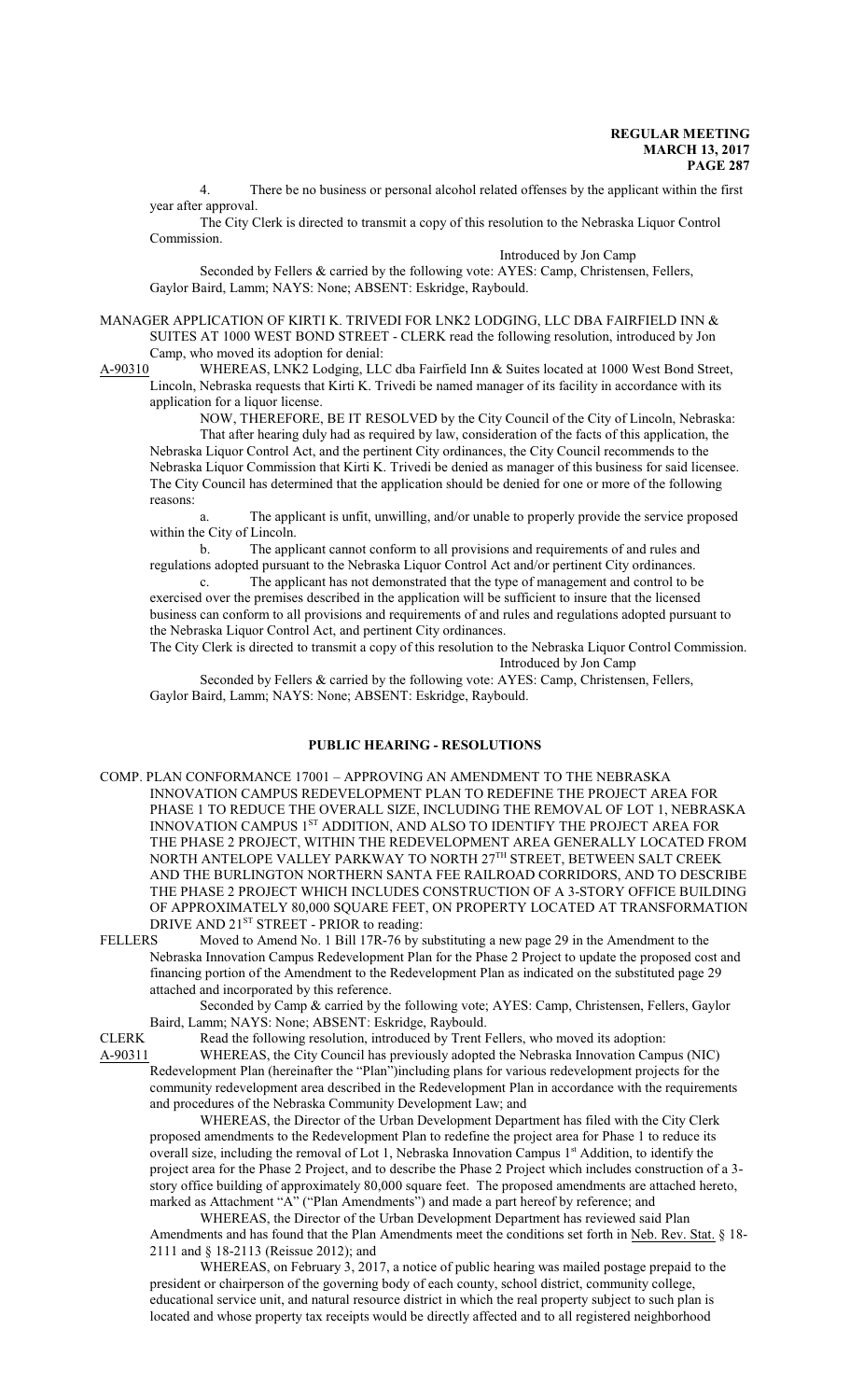associations located in whole or in part within one mile radius of the area to be redeveloped setting forth the time, date, place, and purpose of the public hearing to be held on February 15, 2017 before the Lincoln City - Lancaster County Planning Commission regarding the proposed Plan Amendments to the Redevelopment Plan, a copy of said notice and list of said governing bodies and registered neighborhood associations having been attached hereto as Attachment "B" and "C" respectively; and

WHEREAS, the proposed Plan Amendments to the Redevelopment Plan were submitted to the Lincoln-Lancaster County Planning Commission for review and recommendations, and, on February 15, 2017, the Lincoln-Lancaster County Planning Commission held a public hearing relating to the Plan Amendments and found the Plan Amendments to be in conformance with the Comprehensive Plan and recommended approval thereof; and

WHEREAS, on February 24, 2017 a notice of public hearing was mailed postage prepaid to the foregoing list of governing bodies and registered neighborhood associations setting forth the time, date, place, and purpose of the public hearing before the City Council to be held on March 13, 2017 regarding the proposed Plan Amendments to the Redevelopment Plan, a copy of said notice having been attached hereto as Attachment "D"; and

WHEREAS, on February 24, 2017 and March 3, 2017, a Notice of Public Hearing was published in the Lincoln Journal Star newspaper, setting the time, date, place, and purpose of the public hearing to be held on March 13, 2017 regarding the proposed Plan Amendments to the Redevelopment Plan, a copy of such notice having been attached hereto and marked as Attachment "E"; and

WHEREAS, on March 13, 2017 in the City Council chambers of the County-City Building, 555 South 10th Street, Lincoln, Nebraska, the City Council held a public hearing relating to the proposed Plan Amendments to the Redevelopment Plan and all interested parties were afforded at such public hearing a reasonable opportunity to express their views respecting said proposed modifications to the Redevelopment Plan; and

WHEREAS, the City Council has duly considered all statements made and materials submitted relating to said proposed Plan Amendments to the Redevelopment Plan.

NOW, THEREFORE, IT IS FOUND AND DETERMINED by the City Council of the City of Lincoln, Nebraska as follows:

1. That the Plan Amendments to the Nebraska Innovation Campus (NIC) Redevelopment Plan, to redefine the project area for Phase 1, to identify the project area for the Phase 2 Project, and to describe the Phase 2 Project are sufficiently complete and are designed with the general purpose of accomplishing a coordinated, adjusted, and harmonious development of the City and its environs which will promote the general health, safety, and welfare, sound design and arrangement, the wise and efficient expenditure of public funds, and the prevention of the recurrence of unsanitary or unsafe dwelling accommodations or conditions of blight.

2. That incorporating the Plan Amendments into the Redevelopment Plan is feasible and in conformity with the general plan for the development of the City of Lincoln as a whole and said Plan is in conformity with the legislative declarations and determinations set forth in the Community Development Law.

3. That the Phase 2 Project would not be economically feasible without the use of taxincrement financing.

4. That the improvements to be completed as part of the Phase 2 Project, within the Redevelopment Plan, would not be constructed in the community redevelopment area without the use of tax-increment financing.

5. That the costs and benefits of the redevelopment activities, including costs and benefits to other affected political subdivisions, the economy of the community, and the demand for public and private services have been analyzed by the City Council as the governing body for the City of Lincoln and have been found to be in the long-term best interest of the City of Lincoln.

NOW, THEREFORE, BE IT RESOLVED by the City Council of the City of Lincoln, Nebraska:

1. That the documents attached hereto as Attachment "A" amending the Nebraska Innovation Campus (NIC) Redevelopment Plan to redefine the Phase 1 project area, to identify the Phase 2 project area, and to describe the Phase 2 Project, are hereby accepted and approved by the City Council as the governing body for the City of Lincoln.

2. That the Urban Development Director, or his authorized representative, is hereby authorized and directed to take all steps necessary to implement the provisions of said Redevelopment Plan as they relate to the above-described Plan Amendments.

3. That the Phase 1 project area and the Phase 2 project area, as described and depicted in the Plan Amendments, are the redevelopment areas comprising the Phase 1 Project and Phase 2 Project properties respectively to be included in the area subject to the tax increment provision authorized in the Nebraska Community Development Law.

4. That the Finance Director is hereby authorized and directed to cause to be drafted and submitted to the City Council any appropriate ordinances and documents needed for the authorization to provide necessary funds including Community Improvement Financing in accordance with the Community Development Law to finance related necessary and appropriate public acquisitions, improvements, and other activities set forth in said Plan Amendments to the Nebraska Innovation Campus (NIC) Redevelopment Plan.

## Introduced by Trent Fellers

Seconded by Christensen & carried by the following vote: AYES: Camp, Christensen, Fellers, Gaylor Baird, Lamm; NAYS: None; ABSENT: Eskridge, Raybould.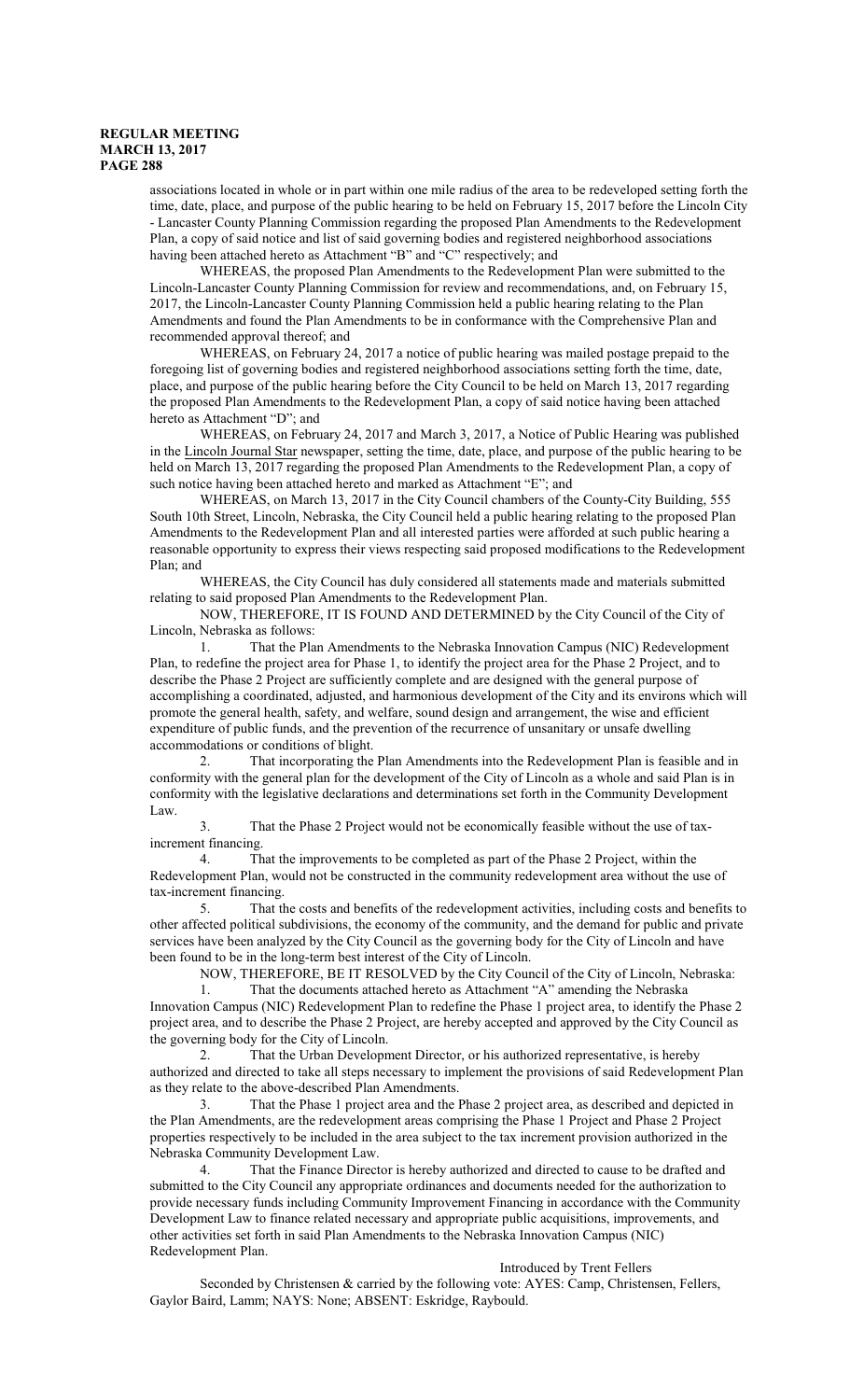# PUBLIC HEARING ORDINANCES - 2<sup>ND</sup> READING & RELATED RESOLUTIONS - NONE.

### **PUBLIC HEARING ORDINANCES - 3RD READING & RELATED RESOLUTIONS**

COMP. PLAN AMENDMENT 16006 – AMENDING THE 2040 LINCOLN-LANCASTER COUNTY COMPREHENSIVE PLAN TO CHANGE THE FUTURE LAND USE PLAN, TO MODIFY GROWTH TIERS AND FUTURE LAND USE, ON PROPERTY GENERALLY LOCATED AT NORTH 7TH STREET AND ALVO ROAD. (RELATED ITEMS: 17R-70, 17-31, 17R-66, 17-32) (ACTION DATE: 3/13/17) - CLERK read the following resolution, introduced by Roy Christensen, who moved its adoption:

A-90312 WHEREAS, the Planning Director has made application to amend the 2040 Lincoln-Lancaster County Comprehensive Plan, by changing the 2040 Future Land Use Plan from Agricultural to Urban Density Residential and to change the 2040 Priority Growth Areas from Tier III to Tier I, Priority A and from Tier I, Priority B to Tier I, Priority A, on property generally located southeast of North  $7<sup>th</sup>$  Street and Alvo Road (the "Property") and to make associated amendments to the Comprehensive Plan; and

WHEREAS, the Lincoln City - Lancaster County Planning Commission has recommended approval of the requested changes.

NOW, THEREFORE, BE IT RESOLVED by the City Council of the City of Lincoln, Nebraska that the 2040 Lincoln-Lancaster County Comprehensive Plan be and the same is hereby amended in the following manner:

1. Amend the 2040 Lancaster County Future Land Use Plan (Maps 1.1 and 12.1 on pages 1.8 and 12.2 respectively) and the 2040 Lincoln Area Future Land Use Plan (Maps 1.2 and 12.2 on pages 1.9 and 12.3 respectively) to change the land use of the Property from "Agricultural" to "Urban Density Residential" and to change the Future Service Limit as shown on Exhibit "A" to reflect changes in land use and the Future Service Limit.

2. Amend the 2040 Priority Growth Areas (Maps 1.3 and 12.3 on pages 1.10 and 12.6 respectively) to change the priority areas of the Property from Tier III to Tier I, Priority A and from Tier I, Priority B to Tier I, Priority A as shown on Exhibit B to reflect changes in priority areas.

BE IT FURTHER RESOLVED that all other maps, figures, and plans where the 2040 Future Land Use Plan and 2040 Priority Growth Areas are displayed and other references in said plan which may be affected by the above-specified amendment be, and they hereby are amended to conform with such specific amendments.

Introduced by Roy Christensen Seconded by Camp & carried by the following vote: AYES: Camp, Christensen, Fellers, Gaylor Baird, Lamm; NAYS: None; ABSENT: Eskridge, Raybould.

ANNEXATION 16015 – AMENDING THE LINCOLN CORPORATE LIMITS MAP BY ANNEXING APPROXIMATELY 35.55 ACRES OF PROPERTY GENERALLY LOCATED AT NORTH 7TH STREET AND ALVO ROAD (RELATED ITEMS: 17R-70, 17-31, 17R-66, 17-32) - CLERK read an ordinance, introduced by Roy Christensen, annexing and including the below described land as part of the 2 City of Lincoln, Nebraska and amending the Corporate Limits Map attached to and made a part of Ordinance No. 18208, to reflect the extension of the corporate limits boundary of the City of Lincoln, Nebraska established and shown thereon, the third time.<br>CHRISTENSEN Moved to pass ordinance

Moved to pass ordinance as read.

Seconded by Fellers & carried by the following vote: AYES: Camp, Christensen, Fellers, Gaylor Baird, Lamm; NAYS: None; ABSENT: Eskridge, Raybould.

The ordinance, being numbered #**20459**, is recorded in Ordinance Book 32.

APPROVING A CONDITIONAL ANNEXATION AND ZONING AGREEMENT BETWEEN THE CITY OF LINCOLN, NEBRASKA AND LONE TREE HOLDINGS, LLC FOR THE DEVELOPMENT AND ANNEXATION OF PROPERTY GENERALLY LOCATED AT NORTH 7TH STREET AND ALVO ROAD. (RELATED ITEMS: 17R-70, 17-31, 17R-66, 17-32) (ACTION DATE: 3/13/17) - PRIOR to reading:<br>CHRISTENSEN

Moved to amend Bill No. 17R-66 as follows:

Substitute the Legends Conditional Annexation and Zoning Agreement attached hereto for the Legends Conditional Annexation and Zoning Agreement attached to Bill No. 17R-66.

Seconded by Fellers & carried by the following vote; AYES: Camp, Christensen, Fellers, Gaylor Baird, Lamm; NAYS: None; ABSENT: Eskridge, Raybould.

CLERK Read the following resolution, introduced by Roy Christensen, who moved its adoption: A-90313 BE IT RESOLVED by the City Council of the City of Lincoln, Nebraska:

That the Conditional Annexation and Zoning Agreement which is attached hereto, marked as Attachment "A" and made a part hereof by reference, between the City of Lincoln, Nebraska and Lone Tree Holdings, LLC, relating to the annexation of property generally located at North 7th Street and Alvo Road and legally described as Lots 17 and 22 of Irregular Tracts, located in the Northeast Quarter of Section 35, Township 11 North, Range 6 East of the 6<sup>th</sup> P.M., Lincoln, Lancaster County, Nebraska; re-zoning the Property from AG Agricultural District to R-3 Residential District; and approval of a Preliminary Plat for 145 residential lots, as set out in the Agreement is hereby approved and the Mayor is authorized to execute the Conditional Annexation and Zoning Agreement on behalf of the City.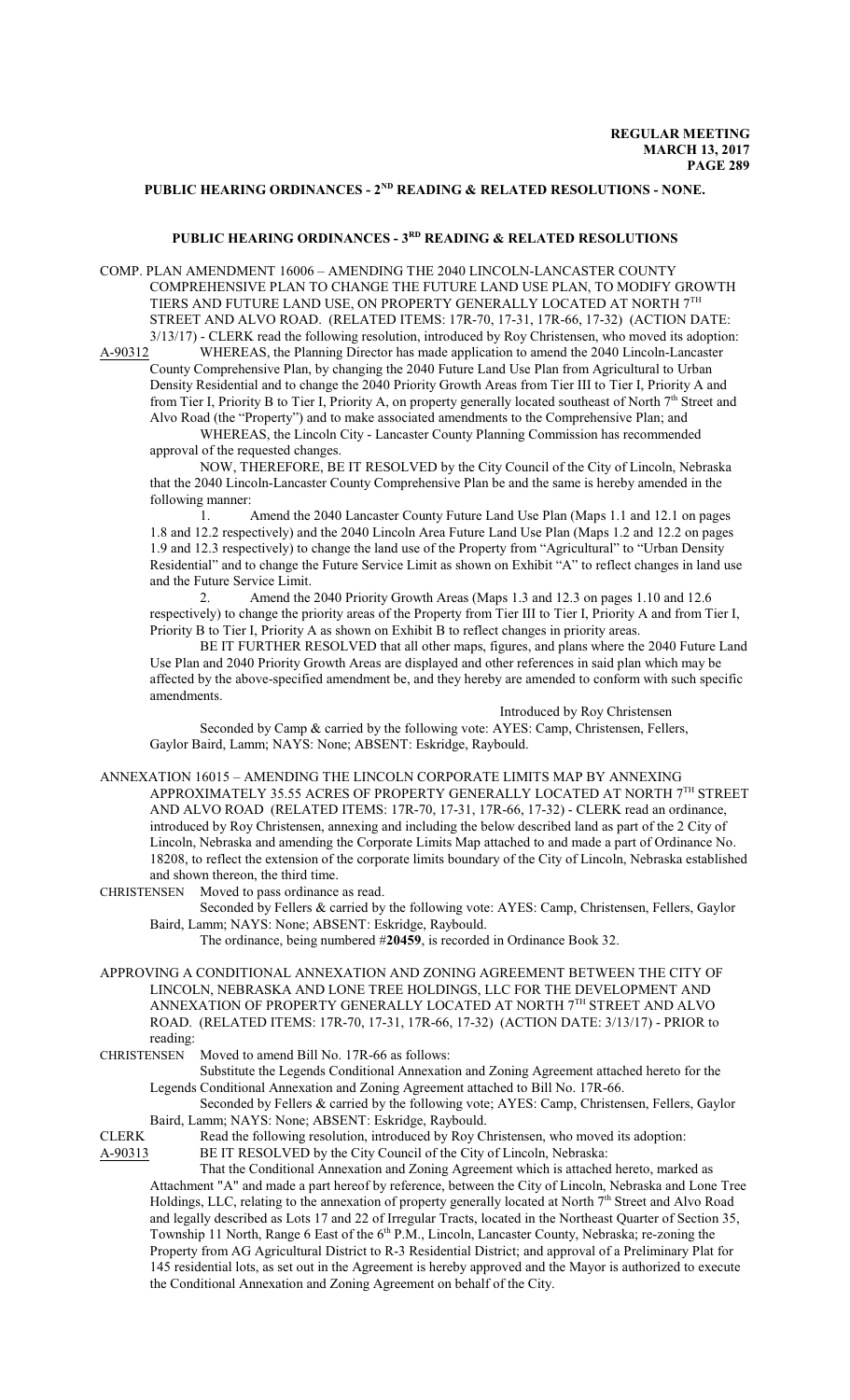BE IT FURTHER RESOLVED that the City Clerk is directed to return the original and one fully executed copy of the Conditional Annexation and Zoning Agreement to Andrew Thierolf, Planning Department, for recording with the Register of Deeds and distribution to Lone Tree Holdings, LLC. Recording fees are to be paid in advance by Lone Tree Holdings, LLC.

BE IT FURTHER RESOLVED that the City Clerk is directed to forward a copy of this Agreement to Michaela Dugan, Impact Fee Administrator.

Introduced by Roy Christensen

Seconded by Fellers & carried by the following vote: AYES: Camp, Christensen, Fellers, Gaylor Baird, Lamm; NAYS: None; ABSENT: Eskridge, Raybould.

CHANGE OF ZONE 16041 – APPLICATION OF LEGACY HOMES, LLC FOR A CHANGE OF ZONE FROM AG AGRICULTURAL DISTRICT TO R-3 RESIDENTIAL DISTRICT ON PROPERTY GENERALLY LOCATED AT NORTH 7TH STREET AND ALVO ROAD (RELATED ITEMS: 17R-70, 17-31, 17R-66, 17-32) - CLERK read an ordinance, introduced by Roy Christensen, amending the Lincoln Zoning District Maps adopted by reference and made a part of Title 27 of the Lincoln Municipal Code, pursuant to Section 27.05.020 of the Lincoln Municipal Code, by changing the boundaries of the districts established and shown thereon, the third time.

CHRISTENSEN Moved to pass ordinance as read.

Seconded by Camp & carried by the following vote: AYES: Camp, Christensen, Fellers, Gaylor Baird, Lamm; NAYS: None; ABSENT: Eskridge, Raybould.

The ordinance, being numbered #**20460**, is recorded in Ordinance Book 32.

## **ORDINANCES - 3RD READING & RELATED RESOLUTIONS**

ANNEXATION 17001 – AMENDING THE LINCOLN CORPORATE LIMITS MAP BY ANNEXING APPROXIMATELY 2.07 ACRES OF PROPERTY GENERALLY LOCATED SOUTHWEST OF SOUTH CODDINGTON AVENUE AND WEST VAN DORN STREET - CLERK read an ordinance, introduced by Roy Christensen, annexing and including the below described land as part of the City of Lincoln, Nebraska and amending the Corporate Limits Map attached to and made a part of Ordinance No. 18208, to reflect the extension of the corporate limits boundary of the City of Lincoln, Nebraska established and shown thereon, the third time.

CHRISTENSEN Moved to pass ordinance as read.

Seconded by Fellers & carried by the following vote: AYES: Camp, Christensen, Fellers, Gaylor Baird, Lamm; NAYS: None; ABSENT: Eskridge, Raybould.

## The ordinance, being numbered #**20461**, is recorded in Ordinance Book 32.

AMENDING CHAPTER 10.06 OF THE LINCOLN MUNICIPAL CODE RELATING TO ADMINISTRATION AND ENFORCEMENT BY AMENDING SECTION 10.06.070 TO ALLOW VOLUNTEER CROSSING GUARDS TO ASSIST CHILDREN IN CROSSING STREETS BY ADDING CLARIFYING LANGUAGE AND REPEALING SECTION 10.06.070 OF THE LINCOLN MUNICIPAL CODE AS HITHERTO EXISTING - CLERK read an ordinance, introduced by Roy Christensen, amending Section 10.06.070 of the Lincoln Municipal Code to allow volunteer crossing guards to assist children in crossing streets by adding clarifying language and repealing Sections 10.06.070 of the Lincoln Municipal Code as hitherto existing, the third time.

CHRISTENSEN Moved to pass ordinance as read.

Seconded by Lamm & carried by the following vote: AYES: Camp, Christensen, Fellers, Gaylor Baird, Lamm; NAYS: None; ABSENT: Eskridge, Raybould.

The ordinance, being numbered #**20462**, is recorded in Ordinance Book 32.

APPROVING THE TRANSFER OF CASH AND APPROPRIATIONS FOR WILLARD COMMUNITY CENTER CAPITAL CAMPAIGN FOR RENOVATIONS. (RELATED ITEMS: 17-28, 17R-65) - PRIOR to reading:

CHRISTENSEN Moved to amend Bill No. 17-28 as follows:

1. On page 1, between lines 13 and 14, insert the following:

From: 18001.5989

Contingency/Other Services and Charges \$35,000.00 (appropriation)

To: 265004.5638

HoDAG Program Income/Grants \$35,000.00 (appropriation)

From: 18001.9220

Contingency/Cash Transfer Out \$35,000.00 (cash)

To: 265004.9140

HoDAG Program Income/Cash Transfer In \$35,000.00 (cash)

Seconded by Fellers & carried by the following vote; AYES: Camp, Christensen, Fellers, Gaylor Baird, Lamm; NAYS: None; ABSENT: Eskridge, Raybould.

CLERK Read an ordinance, introduced by Roy Christensen, approving the transfer of cash and

appropriations for Willard Community Center Capital Campaign for renovations, the third time.

CHRISTENSEN Moved to pass ordinance as amended.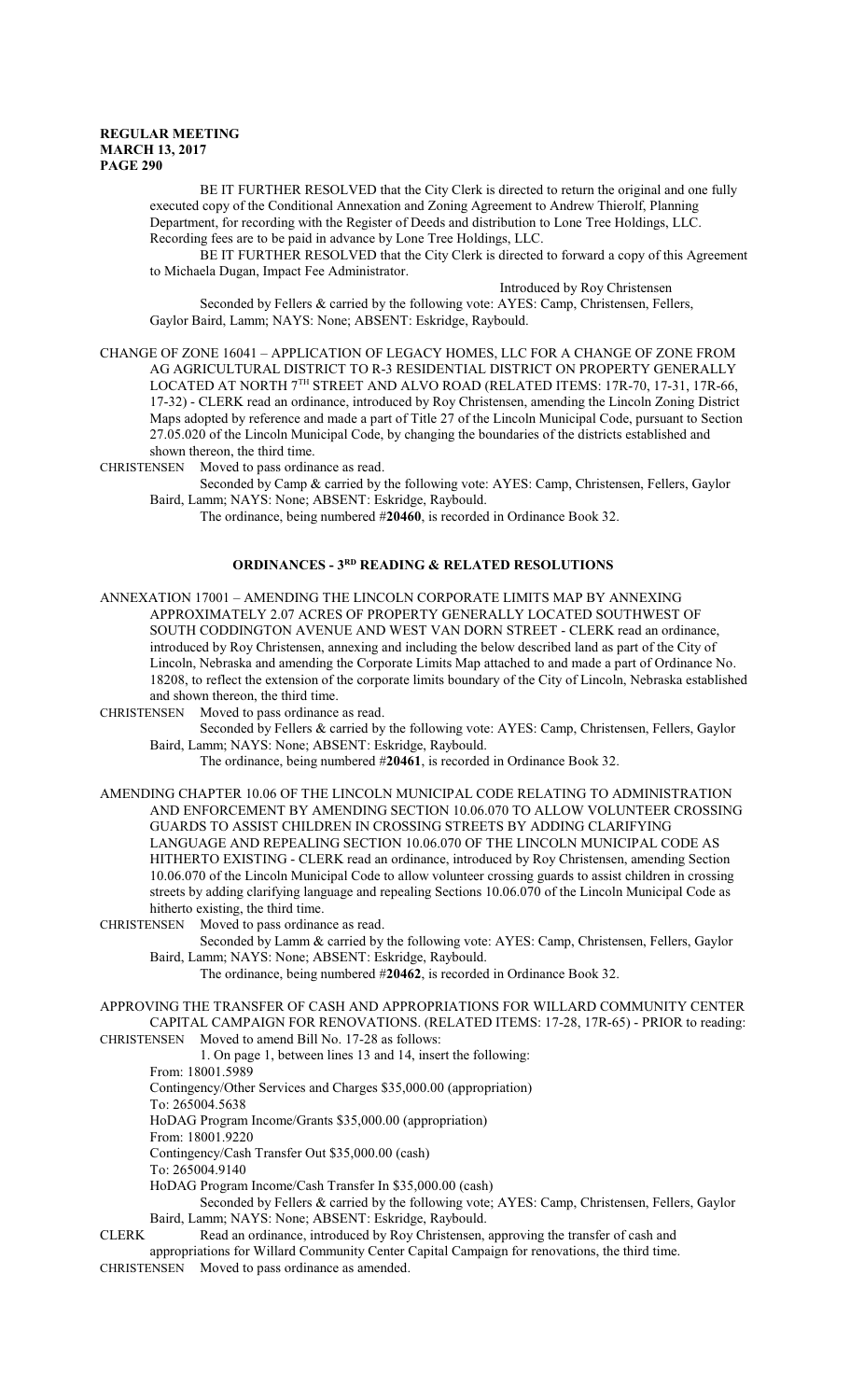Seconded by Lamm & carried by the following vote: AYES: Camp, Christensen, Fellers, Gaylor Baird, Lamm; NAYS: None; ABSENT: Eskridge, Raybould.

The ordinance, being numbered #**20463**, is recorded in Ordinance Book 32.

APPROVING THE CONTRACT FOR SERVICES BETWEEN WILLARD COMMUNITY CENTER AND THE CITY OF LINCOLN, NEBRASKA TO PROVIDE \$100,000 TO THE WILLARD COMMUNITY CENTER BY APRIL 15, 2017 TO SUPPORT THE CENTER'S RENOVATION PROJECT OF ITS FACILITY LOCATED AT 1245 FOLSOM STREET. (RELATED ITEMS: 17-28, 17R-65) (ACTION DATE: 3/13/17) - PRIOR to reading:

CHRISTENSEN Moved to Amend No. 2 Bill 17R-65 as follows:

1. On page 1, line 22 strike the number "\$100,000" and insert in lieu thereof the number "\$135,000".

2. On page 2, line 7 after the word "Grant" insert the following language "and unused funds budgeted for Contingency/Other Services and Charges".

Seconded by Fellers & carried by the following vote; AYES: Camp, Christensen, Fellers, Gaylor Baird, Lamm; NAYS: None; ABSENT: Eskridge, Raybould.

CLERK Read the following resolution, introduced by Roy Christensen, who moved its adoption:

A-90314 A RESOLUTION approving the Contract for Services between Willard Community Center and the City of Lincoln, Nebraska regarding the City's Agreement to provide financial support for the renovation of the Willard Community Center facility located at 1245 Folsom Street, Lincoln, Nebraska.

WHEREAS, the Willard Community Center provides a number of public services to the Lincoln community; and

WHEREAS, the Center services include a licensed daycare for preschool children, before and after school programming for the Lakeview Community Learning Center, and before and after school programming for teenagers; and

WHEREAS, the City partners with a number of agencies who provide out of school programming for children with the goal of making Lincoln neighborhoods stronger and safer; and

WHEREAS, the Center is in the middle of a capital campaign in order to renovate the Willard Community Center by expanding the building, providing better security, improving energy efficiency, adding a fire alarm and sprinkler system, replacing the roof, and adding more parking; and

WHEREAS, this successful renovation will result in the Center becoming a more flexible, stable, and efficient partner in working with the City to meet its goal of strengthening the Willard community by providing high quality services to its children.

NOW THEREFORE, BE IT RESOLVED by the City Council of the City of Lincoln, Nebraska:

1. The attached Contract for Services wherein City agrees to provide \$100,000 to Willard Community Center by April 15, 2017 to support the Center's renovation project of its facility located at 1245 Folsom Street, Lincoln, Nebraska is hereby approved and the Mayor is authorized to execute said Contract for Services on behalf of the City of Lincoln, Nebraska.

2. The Center agrees that any funds received from the City under the terms of this Contract shall be used solely for the purpose of completing its renovation project at its 1245 Folsom Street facility.

3. The funds from the City under this Agreement shall come from the repayment of a loan made by the Housing Development Action Grant.

Introduced by Roy Christensen

Seconded by Fellers & carried by the following vote; AYES: Camp, Christensen, Fellers, Gaylor Baird, Lamm; NAYS: None; ABSENT: Eskridge, Raybould.

CHANGE OF ZONE 08010A – APPLICATION OF JLI WEST, INC. TO AMEND THE WOODSIDE VILLAGE PLANNED UNIT DEVELOPMENT, FORMERLY KNOWN AS HUB HALL HEIGHTS COMMERCIAL CENTER, TO ADD A MAXIMUM OF 275 APARTMENT UNITS TO THE COMMERCIAL CENTER AND REDUCE THE OVERALL COMMERCIAL AREA, WITH A DEVELOPMENT PLAN WHICH PROPOSES TO MODIFY STANDARDS OF THE UNDERLYING ZONING DISTRICT, ON PROPERTY GENERALLY LOCATED AT NORTHWEST 48<sup>TH</sup> STREET AND WEST HOLDREGE STREET (RELATED ITEMS: 17-33, 17R-67) - PRIOR to reading: CHRISTENSEN Moved to Delay Action 1 week to 03/20/17.

Seconded by Fellers & carried by the following vote; AYES: Camp, Christensen, Fellers, Gaylor Baird, Lamm; NAYS: None; ABSENT: Eskridge, Raybould.

CLERK Read an ordinance, introduced by Roy Christensen, amending Ordinance No. 19083 which (1) transferred: a tract of land composed of a portion of Outlot 'C', Hub Hall Heights 1st Addition, located in the southeast quarter of section 18, township 10 north, range 6 east of the 6th P.M., City of Lincoln, Lancaster County, Nebraska, and more particularly described as follows, the third time.

APPROVING AMENDMENT NO. 1 TO THE HUB HALL HEIGHTS CONDITIONAL ANNEXATION AND ZONING AGREEMENT BETWEEN JLI WEST, INC. AND THE CITY OF LINCOLN, NEBRASKA TO DEVELOP THE PROPERTY WITHIN THE HUB HALL HEIGHTS COMMUNITY PLAN AND HUB HALL HEIGHTS COMMERCIAL CENTER PLANNED UNIT DEVELOPMENT WITH BUILDABLE LOTS ADJACENT TO WEST HOLDREGE STREET ON PROPERTY GENERALLY LOCATED NORTHEAST OF NORTHWEST  $48^{\text{\tiny{TH}}}$  STREET AND NORTH OF HOLDREGE STREET. (RELATED ITEMS: 17-33, 17R-67) (ACTION DATE: 3/13/17) - PRIOR to reading:

CHRISTENSEN Moved to Delay Action 1 week to 03/20/17.

Seconded by Fellers & carried by the following vote; AYES: Camp, Christensen, Fellers, Gaylor Baird, Lamm; NAYS: None; ABSENT: Eskridge, Raybould.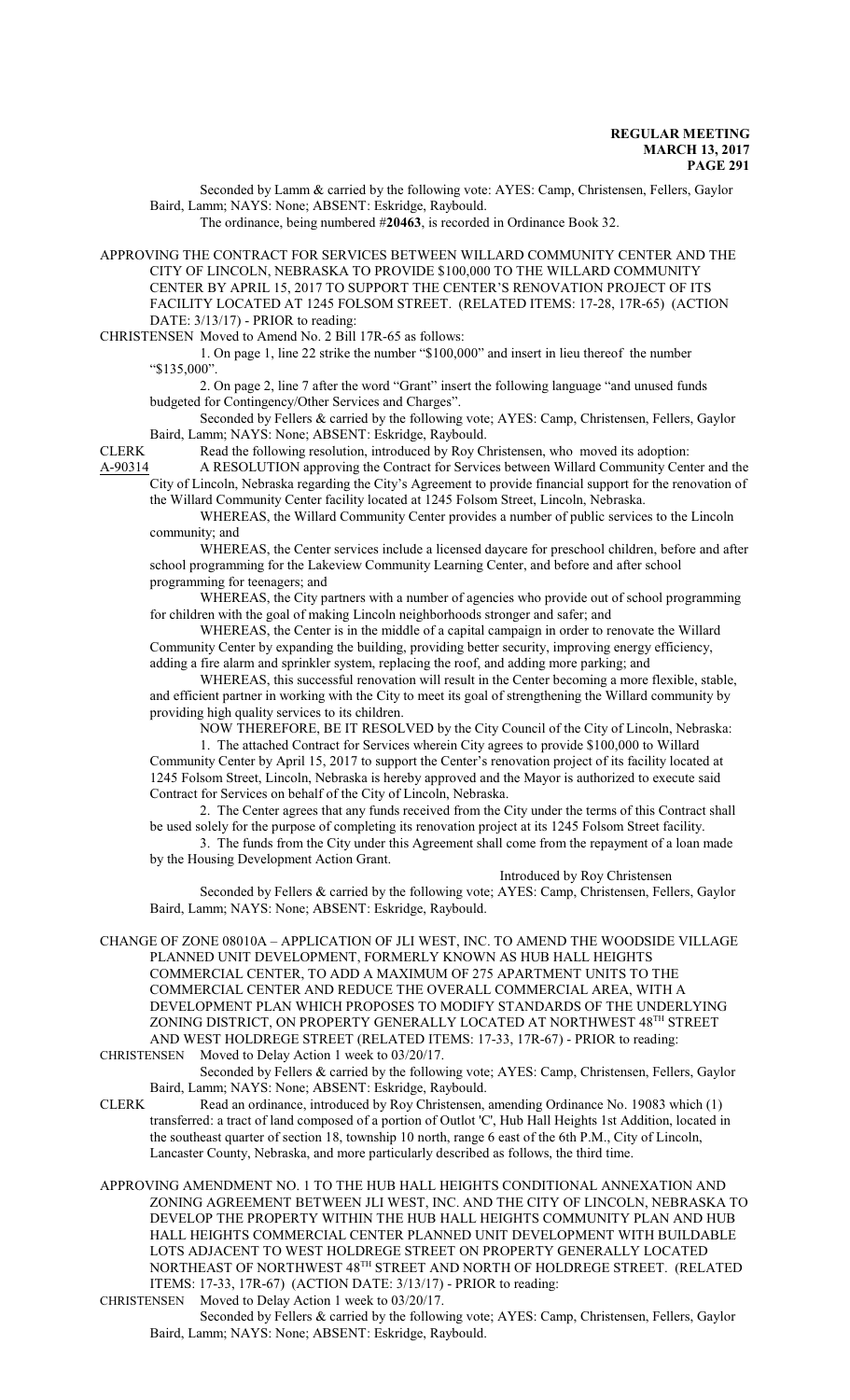# **RESOLUTIONS - 1ST READING**

## ACCEPTING THE REPORT OF NEW AND PENDING CLAIMS AGAINST THE CITY AND APPROVING DISPOSITION OF CLAIMS SET FORTH FOR THE PERIOD OF FEBRUARY 16-28, 2017.

- RESOLVING THAT THE CITY COUNCIL WILL NOT RELY ON HIGHER RESIDENTIAL PROPERTY VALUATIONS IN ORDER TO INCREASE SPENDING ABOVE THE LEVEL ESTABLISHED IN THE BIENNIAL BUDGET.
- USE PERMIT 126F APPLICATION OF WILDERNESS WOODS HOLDINGS, LLC TO REDUCE THE PARKING REQUIREMENT FOR OFFICE USES ON LOT 2 FROM 1 STALL PER 300 SOUARE FEET TO 1 STALL PER 350 SQUARE FEET, ON PROPERTY GENERALLY LOCATED AT WILDERNESS WOODS PLACE AND EXECUTIVE WOODS DRIVE.
- APPROVING THE AWARD OF CONTRACT TO THE LOW BIDDER FOR THE AGREEMENT BETWEEN THE CITY OF LINCOLN AND THE STATE OF NEBRASKA DEPARTMENT OF ROADS FOR THE SOUTH CODDINGTON AVENUE AND WEST VAN DORN STREET INTERSECTION SAFETY PROJECT. CITY PROJECT NO. 702661. STATE PROJECT NO. HSIP-5205(1), CN 13147.

## **ORDINANCES - 1ST READING & RELATED RESOLUTIONS (AS REQUIRED)**

- COMP. PLAN CONFORMANCE 17002 DECLARING APPROXIMATELY 1,200 SQUARE FEET OF PROPERTY GENERALLY LOCATED AT 2201 SOUTH 17<sup>th</sup> STREET AS SURPLUS PROPERTY -CLERK read an ordinance, introduced by Trent Fellers, declaring approximately 1,200 square feet of City owned property generally located at 2201 South 17<sup>th</sup> Street as surplus, the first time.
- APPROVING A PURCHASE AGREEMENT BETWEEN THE CITY OF LINCOLN AND RASHEED BADEER AND MEDIA KAJAN FOR THE SALE OF CITY OWNED PROPERTY GENERALLY LOCATED AT 623 SOUTH 19<sup>TH</sup> STREET - CLERK read an ordinance, introduced by Trent Fellers, authorizing the sale of City owned property generally located at 623 South 19th Street, Lincoln, Nebraska, and approving the Purchase Agreement for the sale of said property between the City of Lincoln and Rasheed Badeer and Media Kajan, the first time.
- AMENDING CHAPTER 3.06 OF THE LINCOLN MUNICIPAL CODE RELATING TO THE FORMULATION AND SUBMITTAL OF THE BIENNIAL BUDGET BY AMENDING SECTION 3.06.020 TO CHANGE THE DATE BY WHICH THE MAYOR'S RECOMMENDED BIENNIAL BUDGET MUST BE SUBMITTED TO THE CITY COUNCIL TO JUNE  $15^{\text{\tiny{TH}}}$  AND REPEALING SECTION 3.06.020 OF THE LINCOLN MUNICIPAL CODE AS HITHERTO EXISTING - CLERK read an ordinance, introduced by Leirion Gaylor Baird, amending Chapter 3.06 of the Lincoln Municipal Code relating to the Formulation and Submittal of the Biennial Budget by amending Section 3.06.020 to amend the date by which the Mayor's recommended biennial budget must be submitted to the City Council to June 15th and repealing Section 3.06.020 of the Lincoln Municipal Code as hitherto existing, the first time.
- A RESOLUTION ESTABLISHING THE TIMELINE FOR THE PREPARATION AND APPROVAL OF THE CITY'S BIENNIAL BUDGET. (RELATED ITEMS: 17-16, 17R-36)
- COMP. PLAN CONFORMANCE 16010 DECLARING APPROXIMATELY 4,525 SQUARE FEET OF PROPERTY GENERALLY LOCATED ADJACENT TO 710 HILL STREET IN STANDING BEAR PARK AS SURPLUS PROPERTY (RELATED ITEMS: 17-29, 17-34) - CLERK read an ordinance, introduced by Trent Fellers, declaring approximately 4,123.35 square feet of City owned property generally located adjacent to 710 Hill Street in Standing Bear Park as surplus, the first time.
- APPROVING A PROPERTY PURCHASE AND SALE AGREEMENT FOR THE SALE OF APPROXIMATELY 4,123.35 SQUARE FEET IN THE SOUTHEAST CORNER OF STANDING BEAR PARK TO LINCOLN PUBLIC SCHOOLS FOR CIRCULATION ASSOCIATED WITH OPERATION OF A FOOD DISTRIBUTION CENTER ON THE ABUTTING LPS PROPERTY (RELATED ITEMS: 17-29, 17-34) - CLERK read an ordinance, introduced by Trent Fellers, authorizing the sale of real property consisting of approximately 4,123.35 square feet in the southeast corner of Standing Bear Park adjacent to 710 Hill Street, Lincoln, Lancaster County, Nebraska., the first time.
- CHANGE OF ZONE 17003 APPLICATION OF NEW COVENANT COMMUNITY CHURCH FOR A CHANGE OF ZONE FROM AGR AGRICULTURAL RESIDENTIAL DISTRICT TO R-3 RESIDENTIAL DISTRICT AND FROM AGR AGRICULTURAL RESIDENTIAL DISTRICT TO R-T RESIDENTIAL TRANSITION DISTRICT ON PROPERTY GENERALLY LOCATED AT 6000 SOUTH 84<sup>TH</sup> STREET (RELATED ITEMS: 17-37, 17R-78) - CLERK read an ordinance, introduced by Trent Fellers, amending the City of Lincoln Zoning District Map adopted by reference and made a part of Title 27 of the Lincoln Municipal Code, pursuant to Section 27.05.020 of the Lincoln Municipal Code, by changing the boundaries of the districts established and shown thereon, the first time.